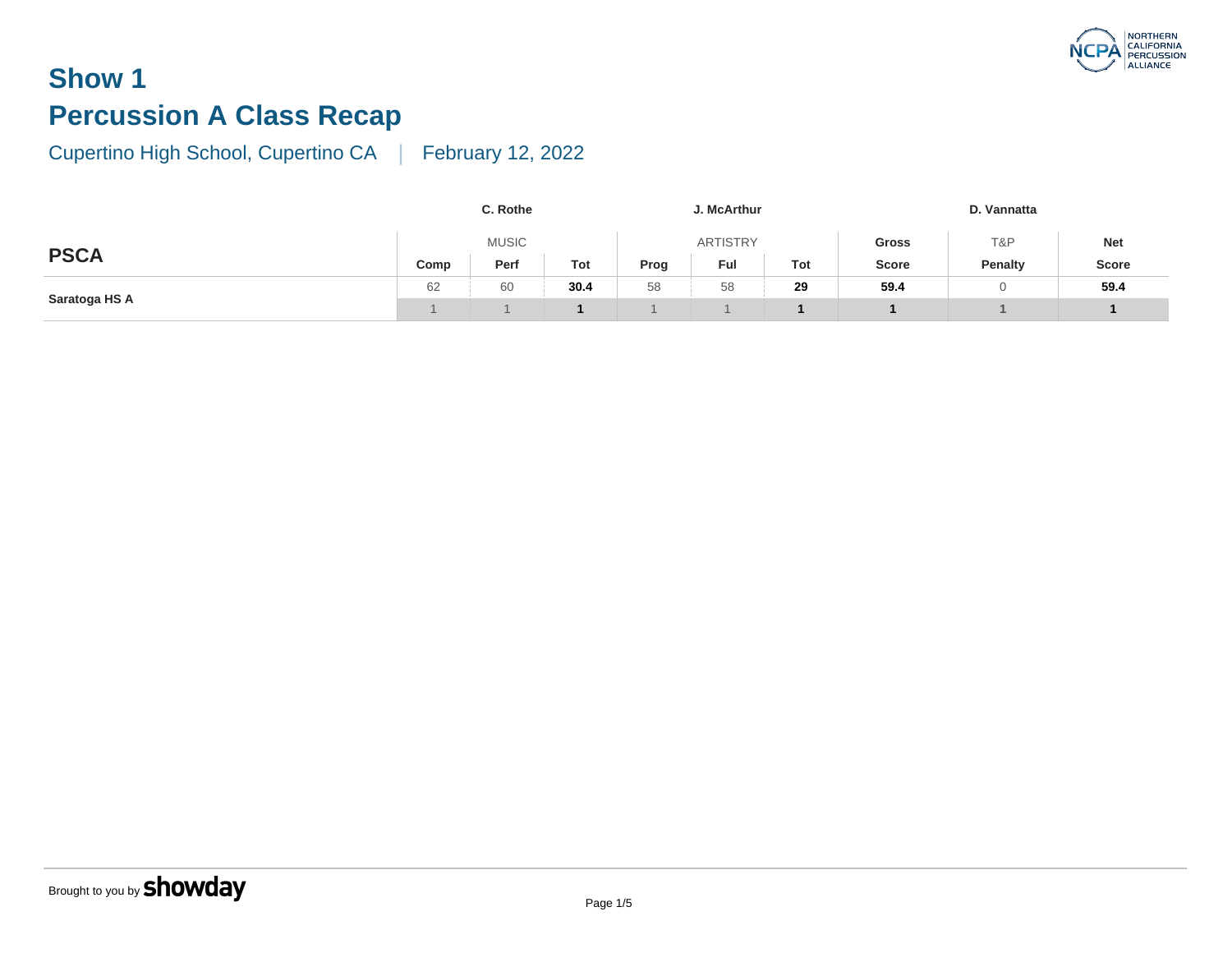#### **Show 1 Percussion A Class Recap**

|                                                   | C. Rothe       |                |                | J. McArthur     |                |                |                |
|---------------------------------------------------|----------------|----------------|----------------|-----------------|----------------|----------------|----------------|
| <b>PSA</b>                                        |                | EFFECT-MUSIC   |                | EFFECT-VISUAL   |                |                | <b>Gross</b>   |
|                                                   | Ovr            | Mus            | Tot            | Ovr             | Vis            | Tot            | <b>Score</b>   |
| <b>Dublin HS</b>                                  | 67             | 72             | 41.7           | 68              | 66             | 26.8           | 68.5           |
|                                                   |                |                | $\mathbf{1}$   |                 | $\overline{2}$ |                |                |
| <b>Santa Teresa HS Winter Percussion Ensemble</b> | 63             | 66             | 38.7           | 63              | 67             | 26             | 64.7           |
|                                                   | 3              | 3              | 3              | $\overline{2}$  |                | $\overline{2}$ | $\overline{2}$ |
| <b>Fremont Indoor Percussion</b>                  | 65             | 68             | 39.9           | 60              | 60             | 24             | 63.9           |
|                                                   | $\overline{2}$ | $\overline{2}$ | $\overline{2}$ | 3               | $\overline{4}$ | 4              | $\mathbf{3}$   |
| <b>Benicia HS</b>                                 | 61             | 59             | 36             | 58              | 64             | 24.4           | 60.4           |
|                                                   | $\overline{4}$ | 5              | 5              | $\overline{4}$  | 3              | 3              | $\overline{4}$ |
| <b>Branham HS</b>                                 | 60             | 64             | 37.2           | 53              | 58             | 22.2           | 59.4           |
|                                                   | 5              | 4              | 4              | $5\phantom{.0}$ | 5              | 5              | 5              |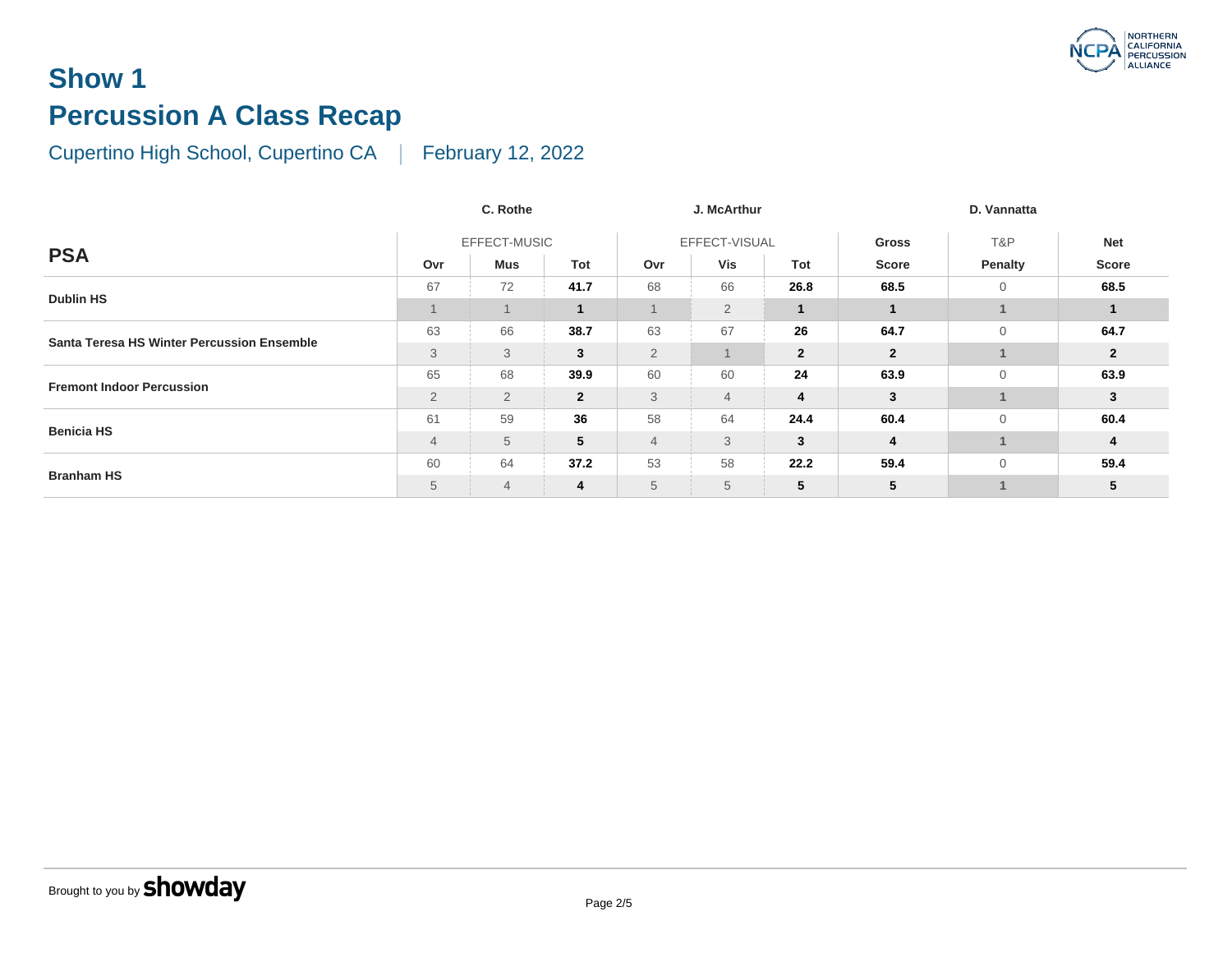#### **Show 1 Percussion Open Class Recap**

|                                      |                | C. Rothe       |              |                |                |              |                |
|--------------------------------------|----------------|----------------|--------------|----------------|----------------|--------------|----------------|
| <b>PSO</b>                           | EFFECT-MUSIC   |                |              |                | EFFECT-VISUAL  | <b>Gross</b> |                |
|                                      | Ovr            | Mus            | Tot          | Ovr            | Vis            | Tot          | <b>Score</b>   |
| <b>Amador Valley HS Varsity</b>      | 71             | 78             | 44.7         | 73             | 74             | 29.4         | 74.1           |
|                                      |                |                |              |                |                |              |                |
| Saratoga HS Open                     | 65             | 67             | 39.6         | 70             | 72             | 28.4         | 68             |
|                                      | 3              | 3              | 3            | $\overline{2}$ | $\overline{2}$ | $\mathbf{2}$ | $\overline{2}$ |
| <b>Morgan Hill Unified</b>           | 67             | 69             | 40.8         | 65             | 70             | 27           | 67.8           |
|                                      | $\overline{2}$ | $\overline{2}$ | $\mathbf{2}$ | 3              | 3              | 3            | 3              |
| <b>Rodriguez Percussion Ensemble</b> | 64             | 64             | 38.4         | 63             | 67             | 26           | 64.4           |
|                                      | $\overline{4}$ | $\overline{4}$ | 4            | $\overline{4}$ | $\overline{4}$ | 4            | 4              |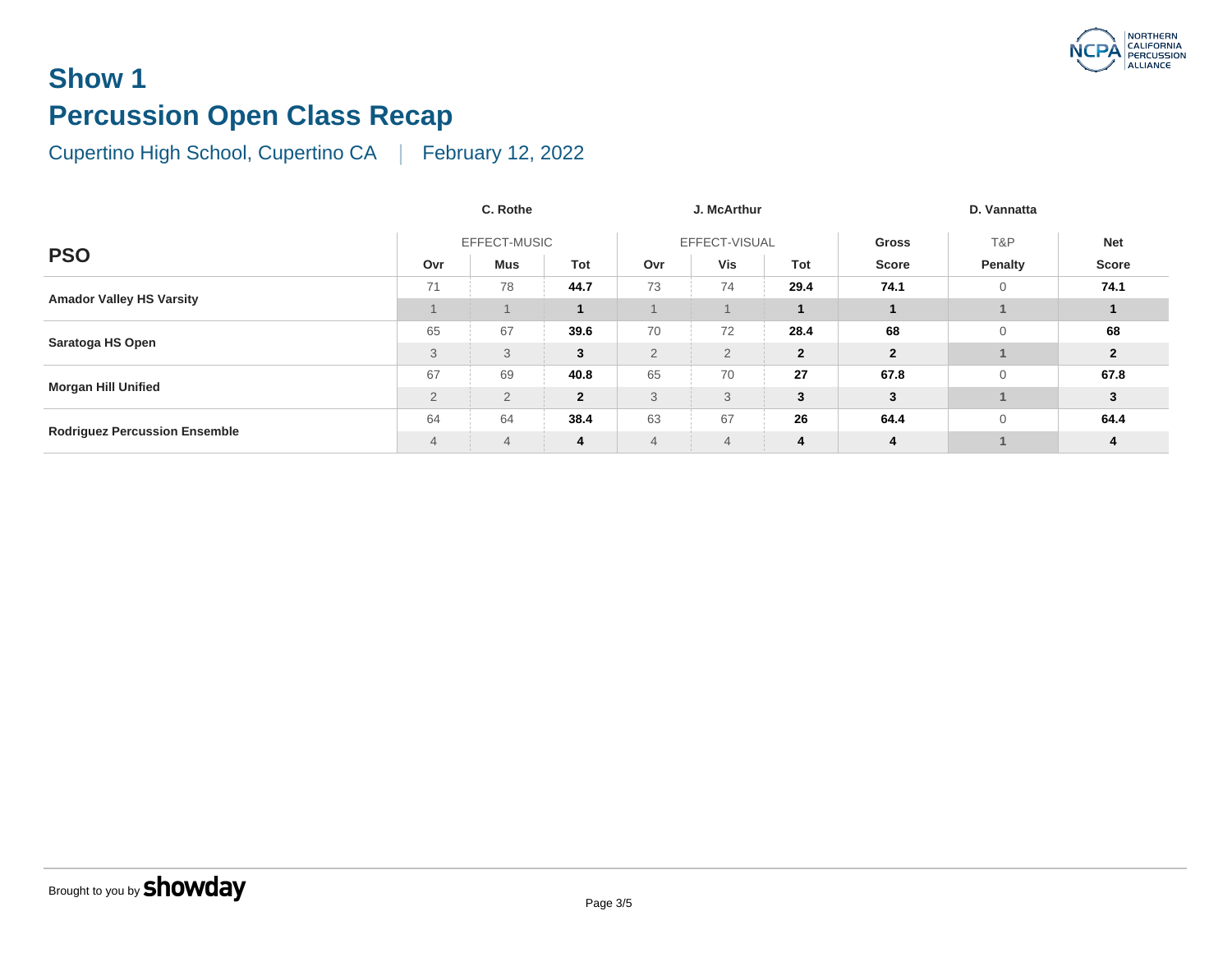# **Show 1 Percussion World Class Recap**

|                                   | C. Rothe       |                |                | J. McArthur    |     |                |                |
|-----------------------------------|----------------|----------------|----------------|----------------|-----|----------------|----------------|
|                                   | EFFECT-MUSIC   |                |                | EFFECT-VISUAL  |     |                | <b>Gross</b>   |
| <b>PSW</b>                        | Ovr            | <b>Mus</b>     | Tot            | Ovr            | Vis | Tot            | <b>Score</b>   |
| <b>Cupertino HS</b>               | 69             | 72             | 42.3           | 76             | 78  | 30.8           | 73.1           |
|                                   | $\overline{2}$ | $\overline{2}$ | $\overline{2}$ |                |     |                |                |
| James Logan HS                    | 72             | 73             | 43.5           | 71             | 73  | 28.8           | 72.3           |
|                                   |                |                | $\mathbf{1}$   | $\overline{2}$ | 2   | $\overline{2}$ | $\overline{2}$ |
| <b>Leigh HS Winter Percussion</b> | 65             | 66             | 39.3           | 67             | 67  | 26.8           | 66.1           |
|                                   | 3              | 3              | 3              | 3              | 3   | 3              | 3              |